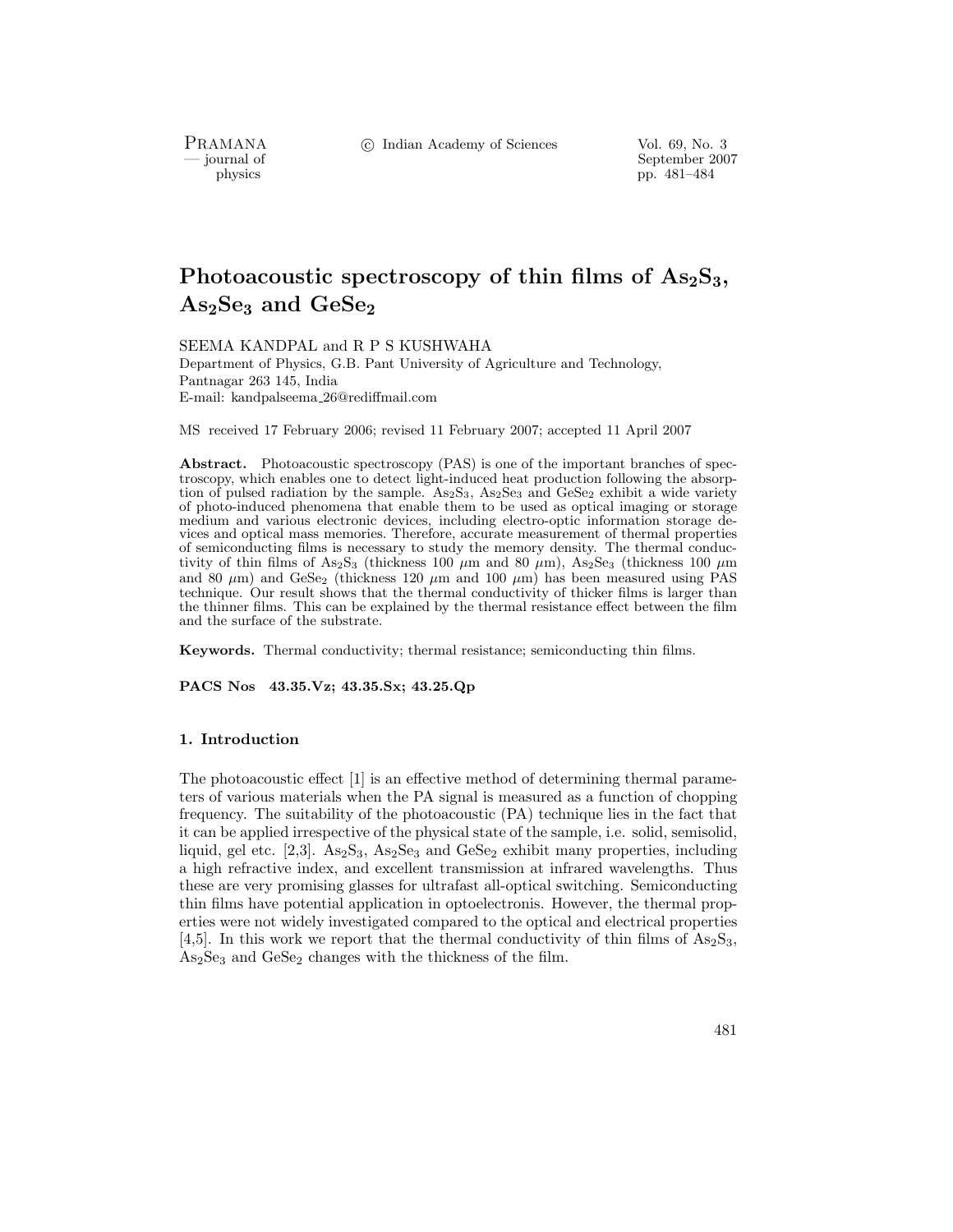*Seema Kandpal and R P S Kushwaha*



**Figure 1.** Schematic diagram of PAS measurement.

#### **2. Experimental set-up**

Thin films of  $As_2S_3$ ,  $As_2Se_3$  and  $GeSe_2$  were prepared by the thermal deposition of As2S3, As2Se<sup>3</sup> and GeSe<sup>2</sup> onto transparent slides under a pressure of <sup>∼</sup>(1–2)×10*−*<sup>7</sup> Torr at a rate of ∼3 nm/s. The measurements are taken at room temperature. The experimental apparatus for PAS measurements is shown in figure 1. A He–Ne laser (wavelength 632.8 nm) is used as a light source. The light beam was modulated by a mechanical chopper (Model Sr 540, Stanford, USA) and directed to the sample compartment of the PA cell through the quartz window. The PA signal produced is processed by using a pre-amplifier and a lock-in amplifier.

### **3. Results and discussion**

The log–log plots of the variation in photoacoustic signal with chopping frequency for As<sub>2</sub>S<sub>3</sub> (thickness 100  $\mu$ m and 80  $\mu$ m), As<sub>2</sub>Se<sub>3</sub> (thickness 100  $\mu$ m and 80  $\mu$ m) and GeSe<sub>2</sub> (thickness 120  $\mu$ m and 100  $\mu$ m) are shown in figure 2. Thermal diffusivity can be evaluated using the relation  $\alpha = t_f^2 f_C$ , where  $t_f$  is the thickness of the examined sample and  $f_C$  is the characteristic frequency. The measurement of  $\alpha$ allows us to determine thermal conductivity  $(\kappa)$  by the relation  $\kappa = (\rho \propto c)$ . Here  $\rho$  is the density and c is the specific heat. The specific heat of As<sub>2</sub>S<sub>3</sub>, As<sub>2</sub>S<sub>e<sub>3</sub> and</sub> GeSe<sub>2</sub> are 0.247 J/K g, 0.429 J/K g and 0.308 J/K g [6] and the densities of these thin films are 3.46 g/cm<sup>3</sup>, 4.75 g/cm<sup>3</sup> and 4.56 g/cm<sup>3</sup> respectively [7]. The values of thermal conductivity are tabulated in table 1.

482 *Pramana – J. Phys.,* **Vol. 69, No. 3, September 2007**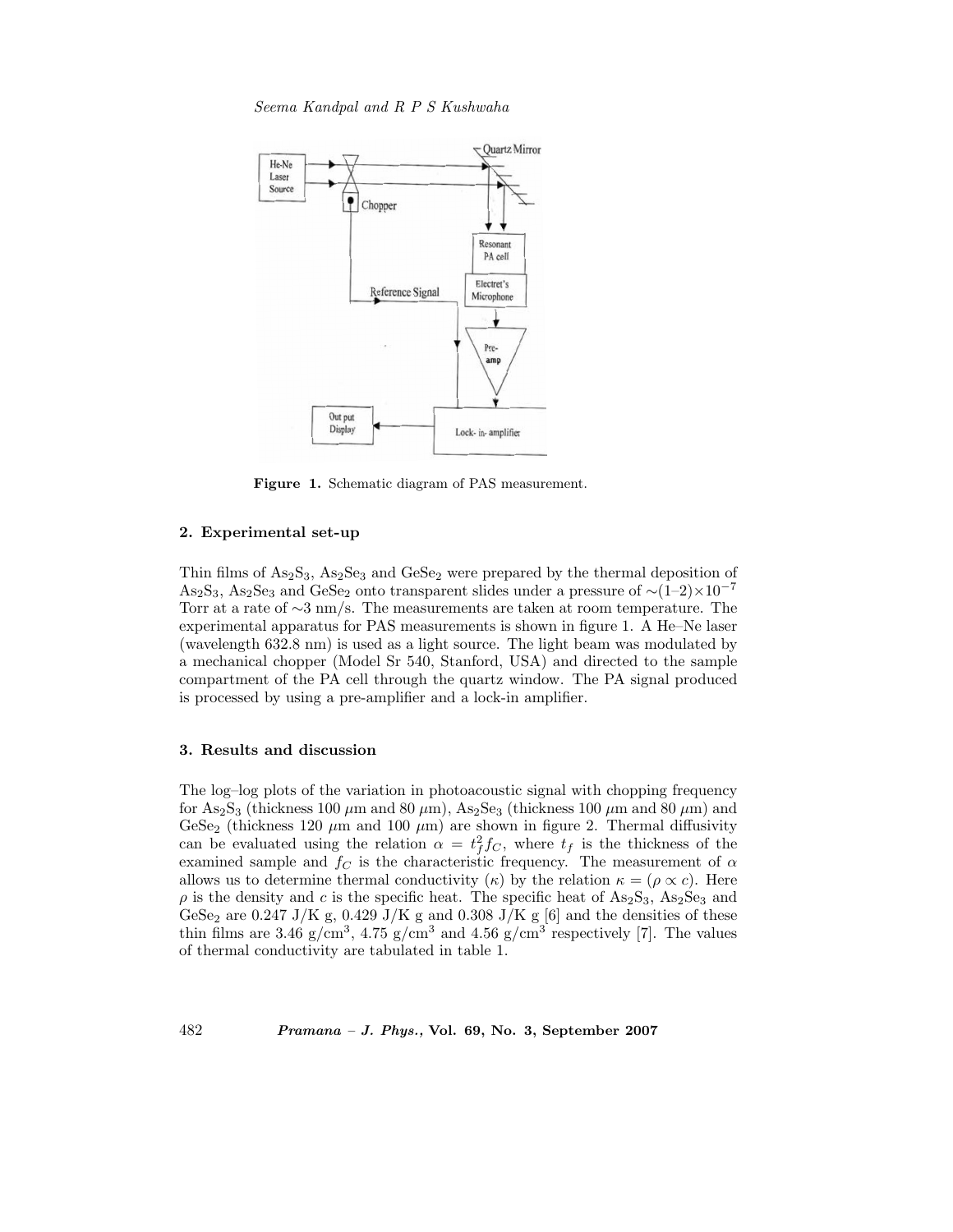*Photoacoustic spectroscopy of thin films*



Figure 2. Variation of PA signal with chopping frequency.

| Thin films                      | Thickness $t_f$ ( $\mu$ m) | Thermal conductivity $\kappa$<br>$(W m^{-1} k^{-1})$ |
|---------------------------------|----------------------------|------------------------------------------------------|
| $As_2S_3$                       | 100                        | 0.191                                                |
|                                 | 80                         | 0.185                                                |
| As <sub>2</sub> Se <sub>3</sub> | 100                        | 1.69                                                 |
|                                 | 80                         | 1.5                                                  |
| GeSe <sub>2</sub>               | 120                        | 1.1                                                  |
|                                 | 100                        | 0.95                                                 |

**Table 1.**

The thermal conductivity of these thin films is comparable to those in literatures [8–10]. Here the important point is that the thermal conductivity is not the absolute value but it changes with thickness of the film.

The result shows that the thermal conductivity of thicker films is larger than that of thinner films. This can be explained by the effect of thermal resistances between the film and the surface of the substrate. If we assume that these resistances exist, the obtained thermal conductivity